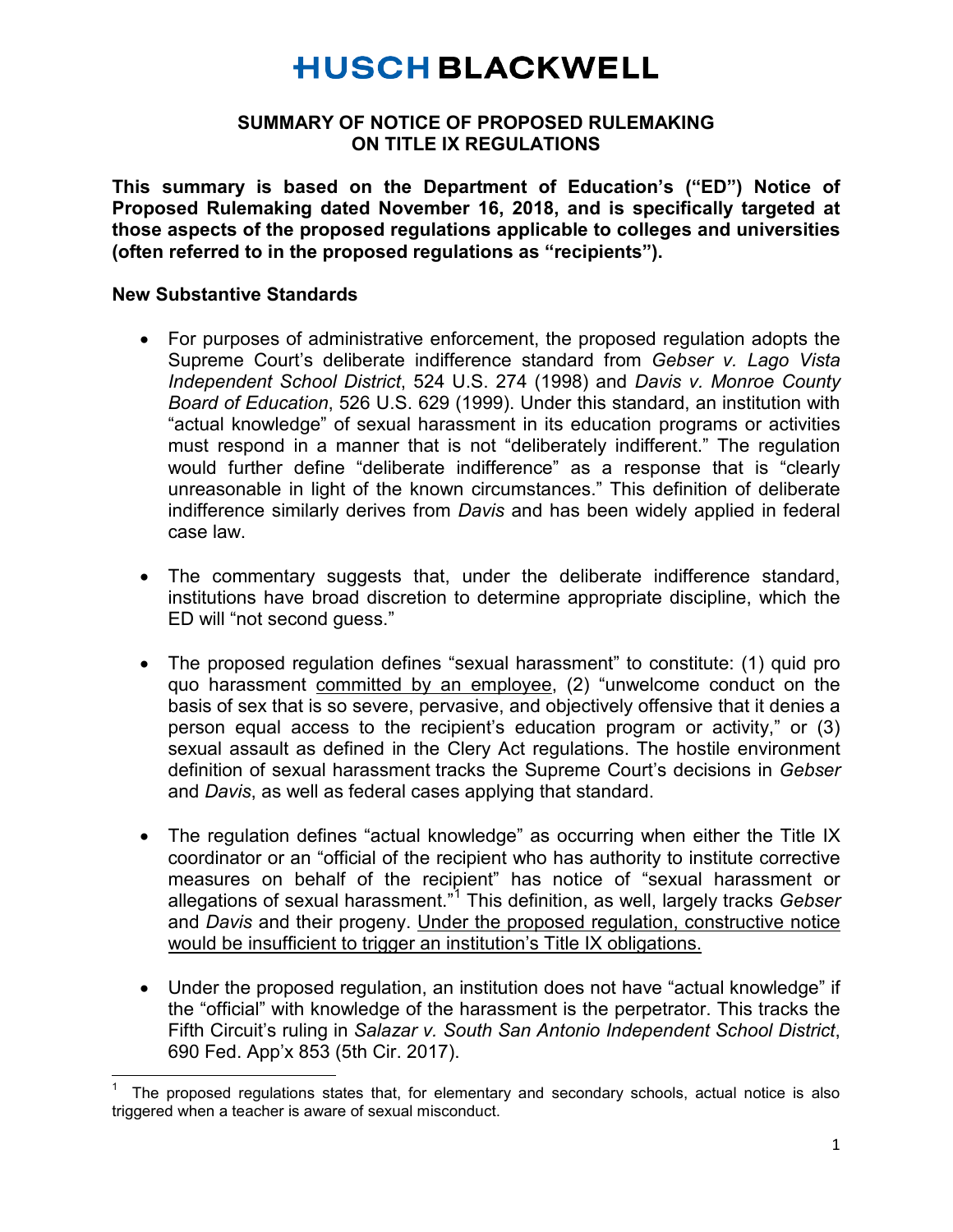• Under the proposed regulation, a person does not have "authority to institute corrective measures on behalf of a recipient" simply because he or she has an obligation to report sexual harassment. This tracks the decisions in *Ross v. University of Tulsa*, 859 F.3d 1280 (10th Cir. 2017) and *Plamp v. Mitchell School District No. 17-2*, 565 F.3d 450 (8th Cir. 2009).

#### **Safe Harbors for Higher Education**

- The regulation would create a safe harbor protection such that, if an institution follows its grievance procedures (as defined in new § 106.45) in response to a "formal complaint" of sexual harassment occurring within its education programs or activities, the institution's response will not be deemed deliberately indifferent.
- A "formal complaint" would be defined as a "document signed by a complainant or by the Title IX Coordinator alleging sexual harassment against a respondent and requesting initiation of the grievance procedures consistent with section 106.45."
- The regulation would require the Title IX Coordinator to file a formal complaint when the institution has "actual knowledge of reports by multiple complainants of conduct by the same respondent that could constitute sexual harassment."
- The regulation would state that, in the absence of a "formal complaint", an institution is not deliberately indifferent when it "implements supportive measures designed to effectively restore or preserve access to the recipient's education program or activity." However, the institution would be required to provide written notice to the alleged victim that "the complainant can choose to file a formal complaint at a later time despite having declined to file a formal complaint at the time the supportive measures are offered." $2^2$  $2^2$
- The regulation would define "complainant" as the "individual who has reported being the victim of conduct that could constitute sexual harassment, or on whose behalf the Title IX Coordinator has filed a formal complaint." Effectively, this would mean a non-victim could not force the institution to initiate grievance procedures by making a formal complaint of conduct that was targeted at someone else.
- "Supportive measures" would be defined as "non-disciplinary, non-punitive individualized services offered as appropriate, as reasonably available, and without fee or charge, to the complainant or respondent before or after the filing of a formal complaint or where no formal complaint has been filed." Such measures would be intended to "restore or preserve access to the recipient's

<span id="page-1-0"></span>This safe harbor provision is limited uniquely to institutions of higher education "in recognition that college and university students are generally adults capable of deciding whether supportive measures alone suffice to protect their educational access."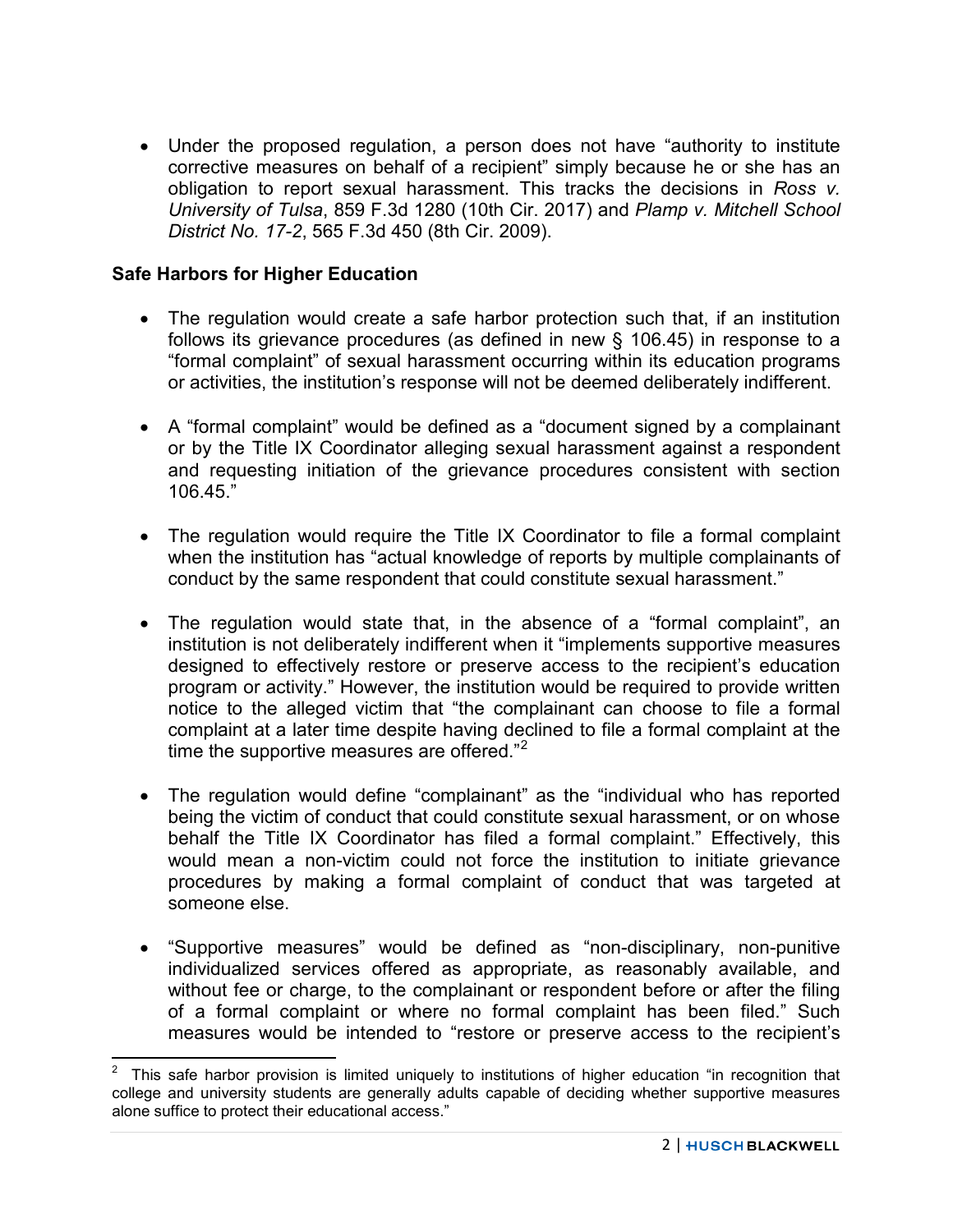education program or activity, without unreasonably burdening the other party; protect the safety of all parties and the recipient's educational environment; and deter sexual harassment."

- The commentary gives, as examples of supportive measures, "counseling, extensions of deadlines or other course-related adjustments, modifications of work or class schedules, campus escort services, mutual restrictions on contact between the parties, changes in work or housing locations, leaves of absence, increased security and monitoring of certain areas of the campus, and other similar measures."
- The proposed regulation would require the institution to preserve the confidentiality of supportive measures "to the extent that maintaining such confidentiality would not impair the ability of the institution to provide the supportive measures."
- The regulation clarifies that the Title IX coordinator is responsible for "coordinating the effective implementation of supportive measures." This means the Title IX coordinator "must serve as the point of contact for the affected students to ensure that the supportive measures are effectively implemented so that the burden of navigating paperwork or other policy requirements within the recipient's own system does not fall on the student receiving the supportive measures." Note: This provision may limit the ability of schools to utilize offices beyond the Title IX coordinator, such as a student support center or student services center, to coordinate Title IX support measures.
- The regulation would include a new provision specifying that OCR will not deem an institution's response to be deliberately indifferent "merely because the Assistant Secretary would have reached a different determination based on an independent weighing of the evidence." As the ED notes, this ties the draft regulation to *Davis*' teaching that "courts should refrain from second-guessing the disciplinary decisions made by school administrators."
- The commentary to these new provisions specifies that a "recipient is only responsible for responding to conduct that occurred within its 'education program or activity.'" This is consistent with *Davis*, which held that a school must "exercise substantial control over both the alleged harasser and the context in which the known harassment occurs" in order to be liable for sexual harassment.
- The commentary notes that an institution's "education programs and activities" include all of its "operations" and whether misconduct occurs within those operations does not necessarily depend on physical location. In determining whether conduct occurs within a school's education programs and activities, the commentary indicates numerous factors are relevant, including the degree of oversight and supervision the institution has exercised over the location in question. The guidance notes that, even if sexual misconduct occurs outside an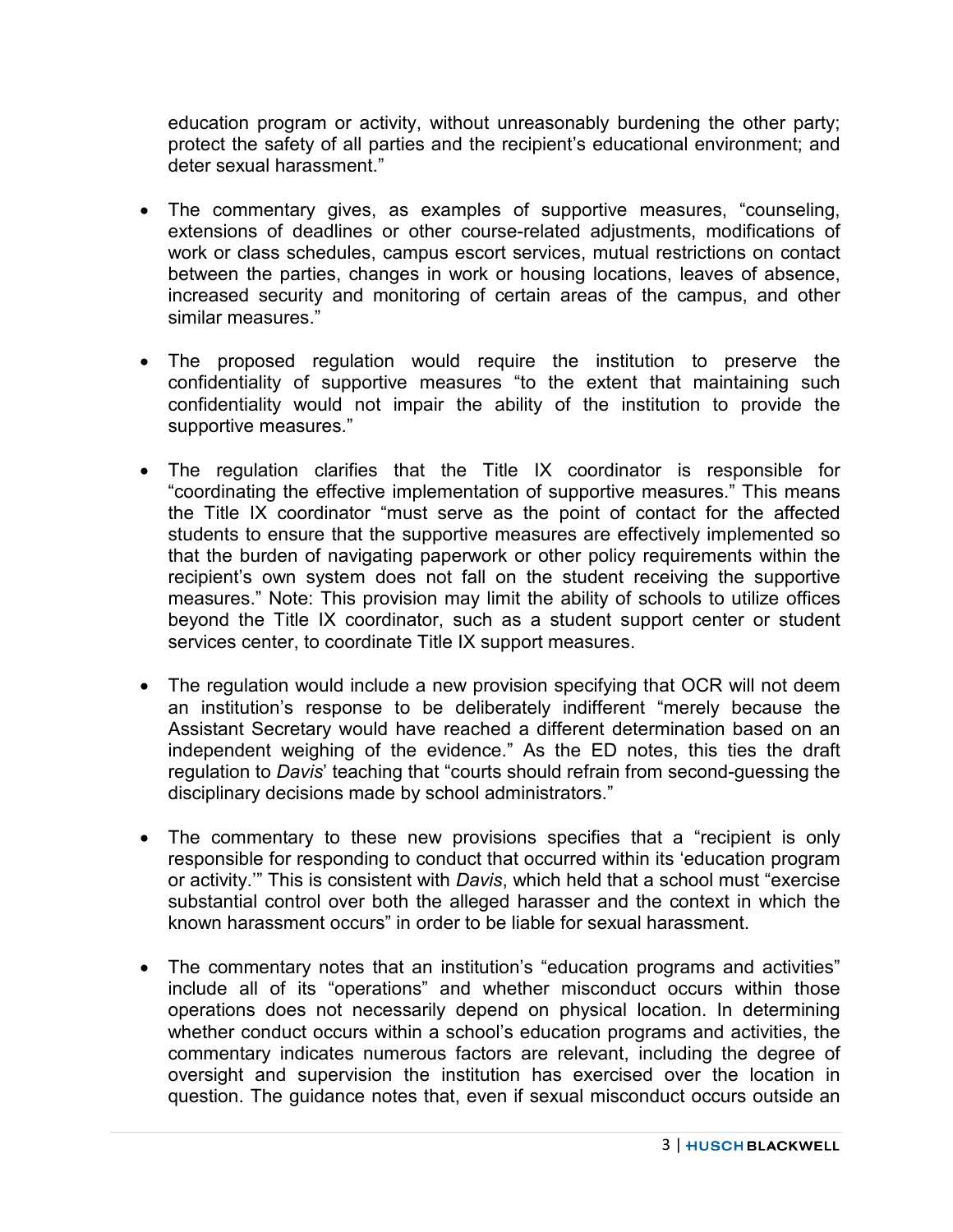institution's education programs and activities, "nothing . . . would prevent a recipient from initiating a student conduct proceeding or offering supportive measures to students who report" such misconduct.

• The guidance appears to suggest that a victim's mere presence on an institution's campus at the time of sexual misconduct does not mean the victim was actually participating in education programs and activities. *Citing Doe v. Brown Univ.*, 896 F.3d 127 (1st Cir. 2018).

## **Additional Rules Governing Responses to Sexual Harassment**

- The regulation would create a new provision allowing the removal of a respondent on an emergency basis "provided that the recipient undertakes an individualized safety and risk analysis, determines that an immediate threat to the health or safety of students or employees justifies removal, and [the institution] provides the respondent with notice and an opportunity to challenge the decision immediately following removal." Public institutions should have already been following this process because procedural due process requires it. It appears the new regulation would impose a similar process requirement on private schools.
- The comment further clarifies that, for students with disabilities, the removal process must also comport with the ADA and Section 504.
- The regulation would create a new rule stating that nothing in Title IX prevents a school from placing a non-student respondent on administrative leave during an investigation.

#### **Grievance Procedures**

- The regulation would add a new provision stating that "a recipient's treatment of a complainant in response to a formal complaint of sexual harassment may constitute discrimination on the basis of sex", and also states that "a recipient's treatment of the respondent may constitute discrimination on the basis of sex under Title IX."
- The regulation would specify new, mandatory elements of grievance procedures, namely:
	- $\circ$  Complainants and respondents must be treated equitably, which requires "remedies for the complainant where a finding of responsibility against the respondent has been made, with such remedies designed to restore or preserve access to the recipient's education program or activity and due process for the respondent before any disciplinary sanctions are imposed." This appears to directly apply the concept of "due process" to private institutions, as well as public institutions.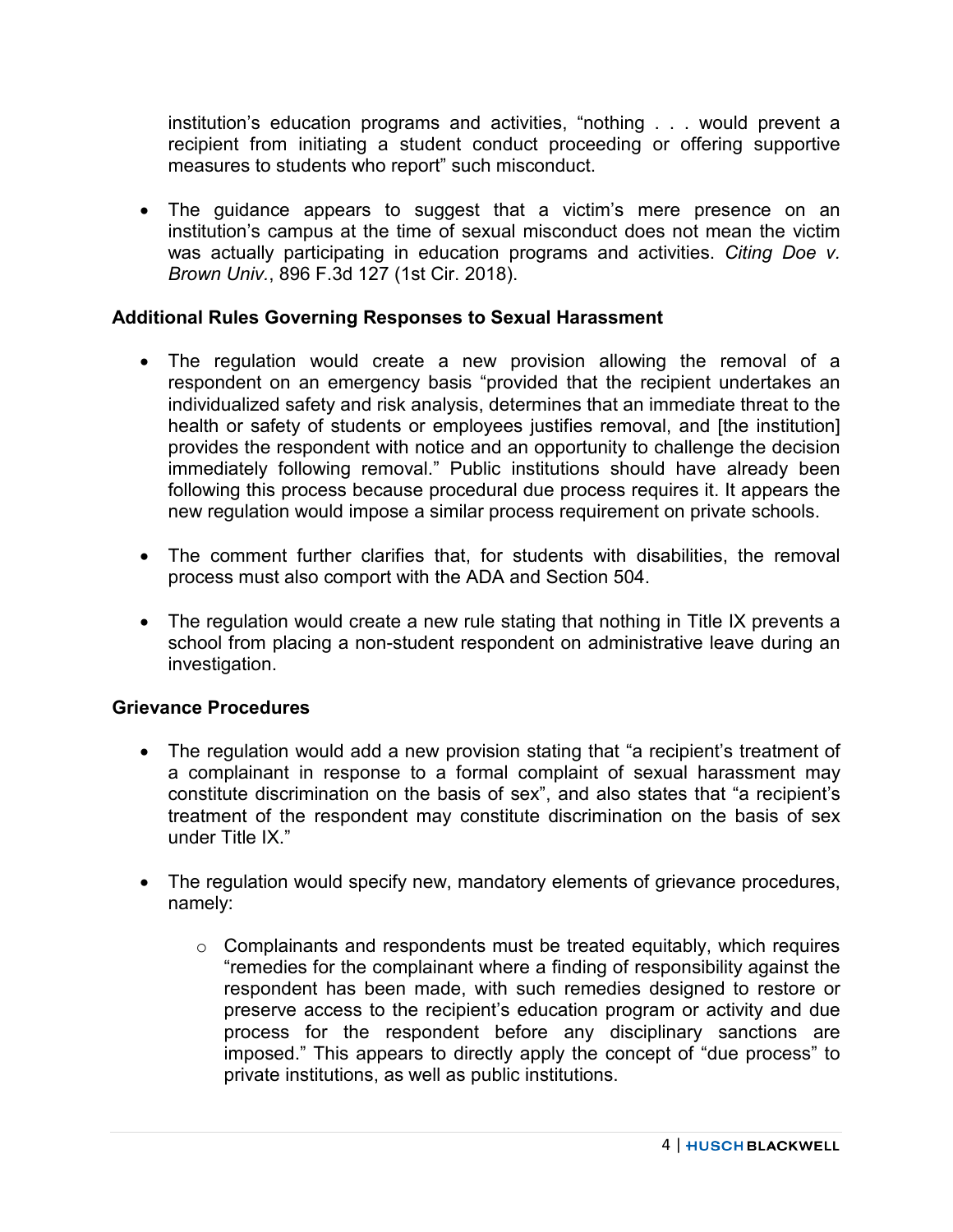- o The investigation of allegations must be "objective" and consider "all relevant evidence – including both inculpatory and exculpatory evidence" and must provide that "credibility determinations may not be based on a person's status as a complainant, respondent, or witnesses." This appears, for example, to preclude any reasoning that a complainant's account is more likely true than not because there are very few "false" sexual assault reports.
- o Title IX investigators cannot have a conflict of interest or bias against complainants or respondents and must be trained in the definition of sexual harassment and how to conduct an investigation and grievance process (including hearings, if applicable) that "protect the safety of students, ensure due process for all parties, and promote accountability." The regulation would preclude any training materials that rely on sex stereotypes.
- $\circ$  Grievance procedures must adopt a presumption that the respondent is not responsible for the alleged conduct "until a determination regarding responsibility is made at the conclusion of the grievance process."
- o Procedures must have "reasonably promptly timeframes" that can be extended for "good cause" with "written notice" to the parties with delays justified by a host of factors, including absences of witnesses, "concurrent law enforcement activity", or "the need for language assistance." This appears to give a school greater flexibility to delay an investigation in deference to a law enforcement investigation than did the prior subregulatory guidance.
- o Must list all possible sanctions and remedies that are possible following any determination of responsibility.
- o Must describe the standard of evidence to be used.
- o Must specify the procedures and permissible grounds for appeal for the complainant and respondent, if appeal is allowed.
- o Must describe the range of supportive measures available to both parties.

#### **Notice and Investigation**

- The regulation would require an institution to provide written notice to the parties of the grievance procedures and allegations.
- The notice of allegations must include "sufficient details (such as the identities of the parties involved in the incident, if known, the specific section of the recipient's policy allegedly violated, the conduct allegedly constituting sexual harassment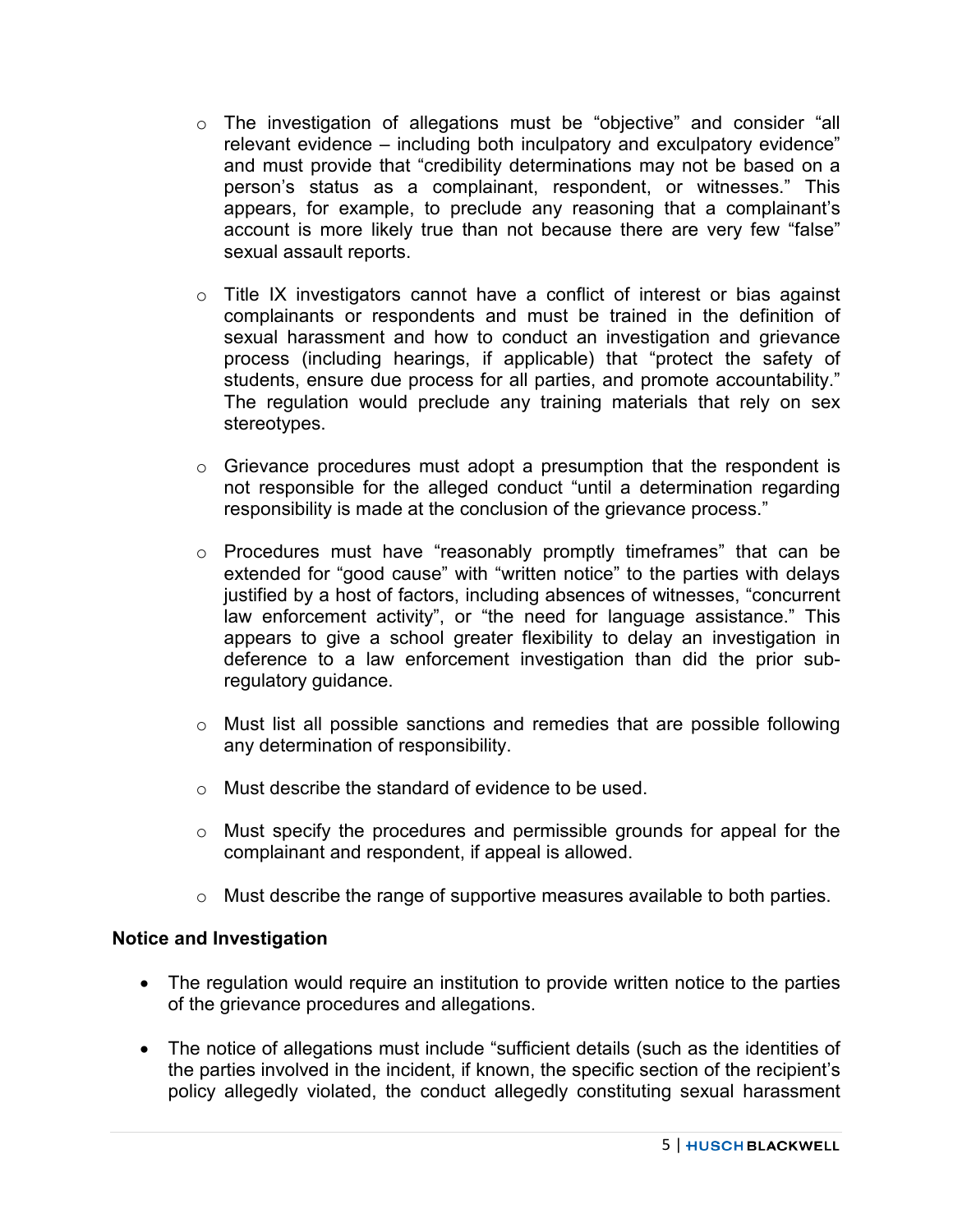under this part and under the recipient's policy, and the date and location of the alleged incident, if known) and provide sufficient time to prepare a response before any initial interview."

- The notice must also include a statement that the "respondent is presumed not responsible for the alleged conduct and that a determination regarding responsibility is made at the conclusion of the grievance process." It must also inform the parties that they can request to inspect and review the evidence (see below).
- The notice must also inform the parties of any provisions in the school's policy that prohibits making false statements or knowingly submitting false information during the process.
- If the institution later decides to investigate new allegations, or if it later learns of details that it would have included in the initial notice, if known, it must issue a revised or supplemental notice.
- The new regulation would require the investigation of allegations in a formal complaint, unless the "conduct alleged . . . would not constitute sexual harassment . . . even if proved or did not occur within the recipient's program or activity" in which case the process must be terminated. Note: For allegations that are dismissed, the commentary indicates a school would still be free to address such conduct under its general student conduct code, although Title IX does not require the school to do so.
- When conducting the investigation, the institution must:
	- o Bear the burden of gathering evidence sufficient to reach a determination rather than placing it on the parties.
	- o Provide equal opportunity for the parties to present witnesses and inculpatory or exculpatory evidence.
	- $\circ$  Not restrict the ability of the parties to discuss the allegations under investigation or to gather or present relevant evidence. This is a significant element that would appear to preclude any blanket interim measure restricting parties from talking to witnesses.
	- $\circ$  Provide the parties the same opportunities to have others present, including Clery support persons and not limit the choice thereof. The school may, however, limit the role of the support person (subject to the support person's ability to conduct cross-examination at a hearing, discussed below).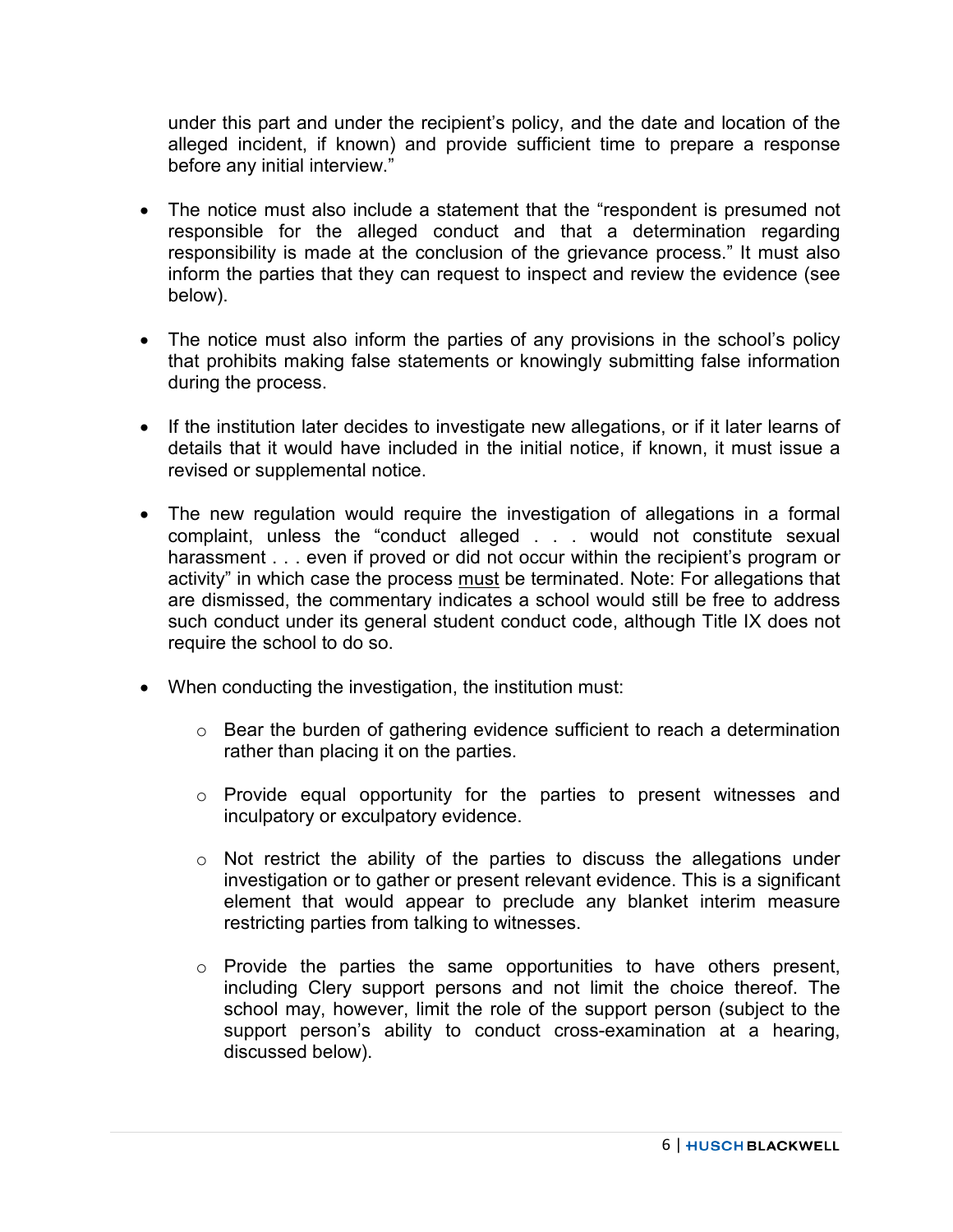- $\circ$  Provide written notice of the date, time, location, participants, and purpose of a hearing or investigative interview or other meeting with sufficient time to prepare.
- $\circ$  Colleges and universities' procedures "must provide for a live hearing."<sup>[3](#page-6-0)</sup> "At the hearing, the decision-maker must permit each party to ask the other party and any witnesses all relevant questions and follow-up questions, including those challenging credibility. Such cross-examination at a hearing must be conducted by the party's advisor of choice, notwithstanding the discretion of the recipient . . . to otherwise restrict the extent to which advisors may participate in the proceedings."
- $\circ$  If a party does not have an advisor present at the hearing, "the recipient must provide that party an advisor aligned with that party [sic] to conduct cross-examination." Note: This is a new, affirmative obligation to provide a support person, at least for the limited purpose of cross-examination.
- o The commentary states that "[a]ll cross-examination must exclude evidence of the complainant's sexual behavior or predisposition, unless such evidence about the complainant's sexual behavior is offered to prove that someone other than the respondent committed the conduct alleged by the complainant, or if the evidence concerns specific incidents of the complainant's sexual behavior with respect to the respondent and is offered to prove consent." Note: These standards are derived from Federal Rule of Evidence 412.
- $\circ$  "At the request of either party, the recipient must provide for crossexamination to occur with the parties located in separate rooms with technology enabling the decision-maker and parties to simultaneously see and hear the party answering questions."
- $\circ$  The commentary states that the decision-maker must explain any decision to exclude cross-examination questions on grounds of relevance.
- $\circ$  The regulation would preclude the institution from relying on any statement from a party or witness who does not to submit to crossexamination at the hearing.
- o Provide both parties equal opportunity to "inspect and review any evidence obtained as part of the investigation that is directly related to the allegations raised in a formal complaint, including the evidence upon which the recipient does not intend to rely in reaching a determination

<span id="page-6-0"></span> $\frac{3}{10}$  K-12 institutions are not required to hold a hearing. The commentary explains that, in the absence of a hearing, such schools must have a process that allows the parties to submit questions to the investigator, who in turn poses them to the other parties.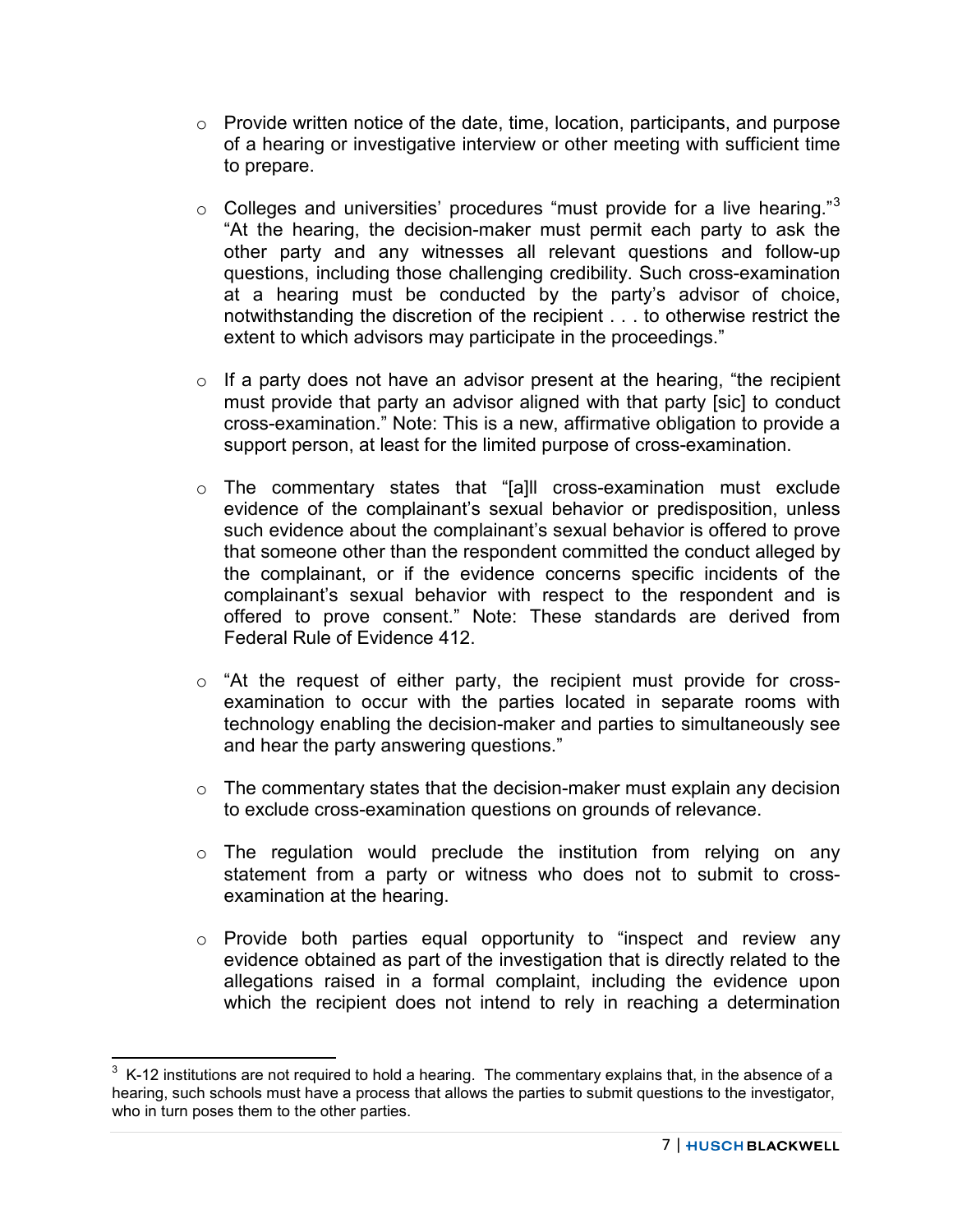regarding responsibility, so that each party can meaningful respond to the evidence prior to the conclusion of the investigation."

- o Prior to completing the investigation report, the institution "must send to each party and the party's advisor, if any, the evidence subject to inspection and review in an electronic format, such as a file sharing platform, that restricts the parties and advisors from downloading or copying the evidence, and the parties shall have at least ten days to submit a written response, which the investigator will consider prior to completion of the investigative report." The institution must also make the same evidence available to the parties at the hearing so that they may use it, including in cross-examination. Note: This language would not be satisfied by allowing the parties to physically review the evidence in a proctored setting.
- $\circ$  Create an investigative report that fairly summarizes relevant evidence and provide a copy at least ten days prior to a hearing, for the parties' review and written response.
- o The comments to this section make clear that "although schools will often report misconduct under this section to the appropriate authorities, including as required under state law, a report to police or the presence of a police investigation regarding misconduct under this section does not relieve a recipient of its obligations under this section."

# **Standard of Evidence**

- The new regulation would permit the use of either "preponderance of the evidence" or "clear and convincing."
- An institution may use "preponderance of the evidence" only if it uses that standard for "conduct code violations that do not involve sexual harassment but carry the same maximum disciplinary sanction." Conversely, "because of the heightened stigma often associated with a complaint regarding sexual harassment," the commentary indicates that schools are free to use a clear and convincing standard for sexual misconduct cases "even if other types of complaints are subject to a preponderance of the evidence standard."
- "The recipient must also apply the same standard of evidence for complaints against students as it does for complaints against employees, including faculty." This statement could be construed to either require schools to eliminate clearand-convincing standards that persist for tenured faculty, or raise the standard for all other cases to "clear and convincing," if it is to be maintained for tenured faculty.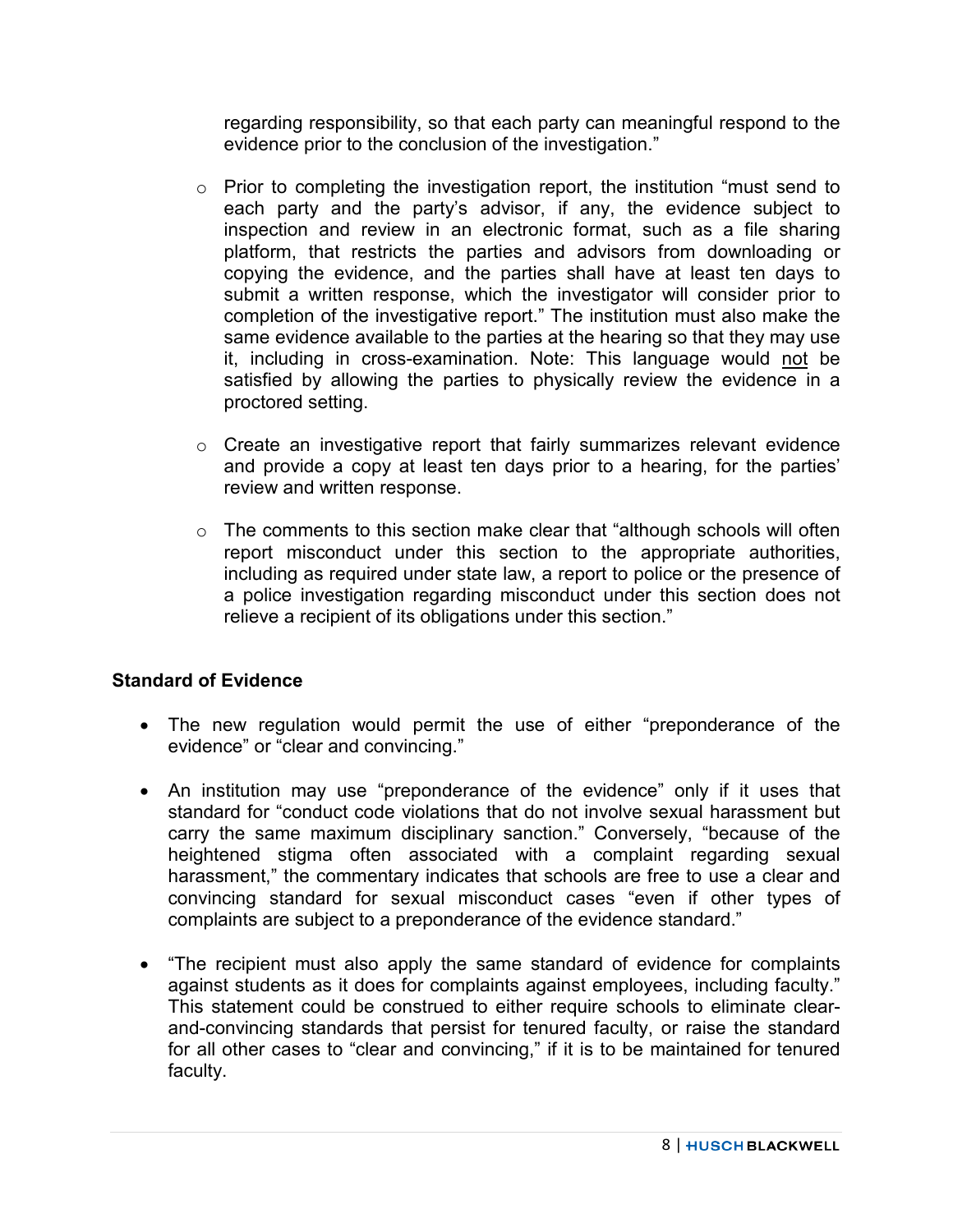## **Additional Requirements for Grievance Procedures**

- The regulation would make clear that the "decision-maker(s)"—that is, the hearing officer/hearing panel for colleges and universities—cannot be the same person as the "Title IX Coordinator or the investigator(s)." Note: This directive, coupled with the requirement of a live hearing, effectively bars any college or university from using a single-investigator model.
- The new regulation would require the school to issue a formal, written determination of the outcome of a formal complaint that includes the following elements:
	- o The sections of policy allegedly violated.
	- $\circ$  A description of the procedural steps taken from receipt of the complaint through determination.
	- o Findings of fact supporting the determination.
	- $\circ$  Conclusions regarding application of facts to the policy language.
	- o A statement of "rationale" for each allegation, "including a determination regarding responsibility," "any sanctions," and "any remedies provided."
	- $\circ$  A statement of the procedures and permissible grounds for the parties to appeal.

The regulation is essentially adopting a findings-of-fact and conclusions-of-law style report.

- The new regulation would allow, but not require, a school to offer an appeal. "If a recipient offers an appeal, it must allow both parties to appeal." The commentary further specifies that any appeal process must allow both parties written notice of the appeal, give them the ability to submit a written statement in support or opposition to appeal, and require that a written decision, with a rationale, be provided to the parties. It makes clear the appellate officer cannot be the same person who investigated or decided the case below.
- The new regulation would require grievance procedures to state that a written determination does not become final until any appeal process is concluded or, if an appeal is allowed and not filed, when an appeal would no longer be timely.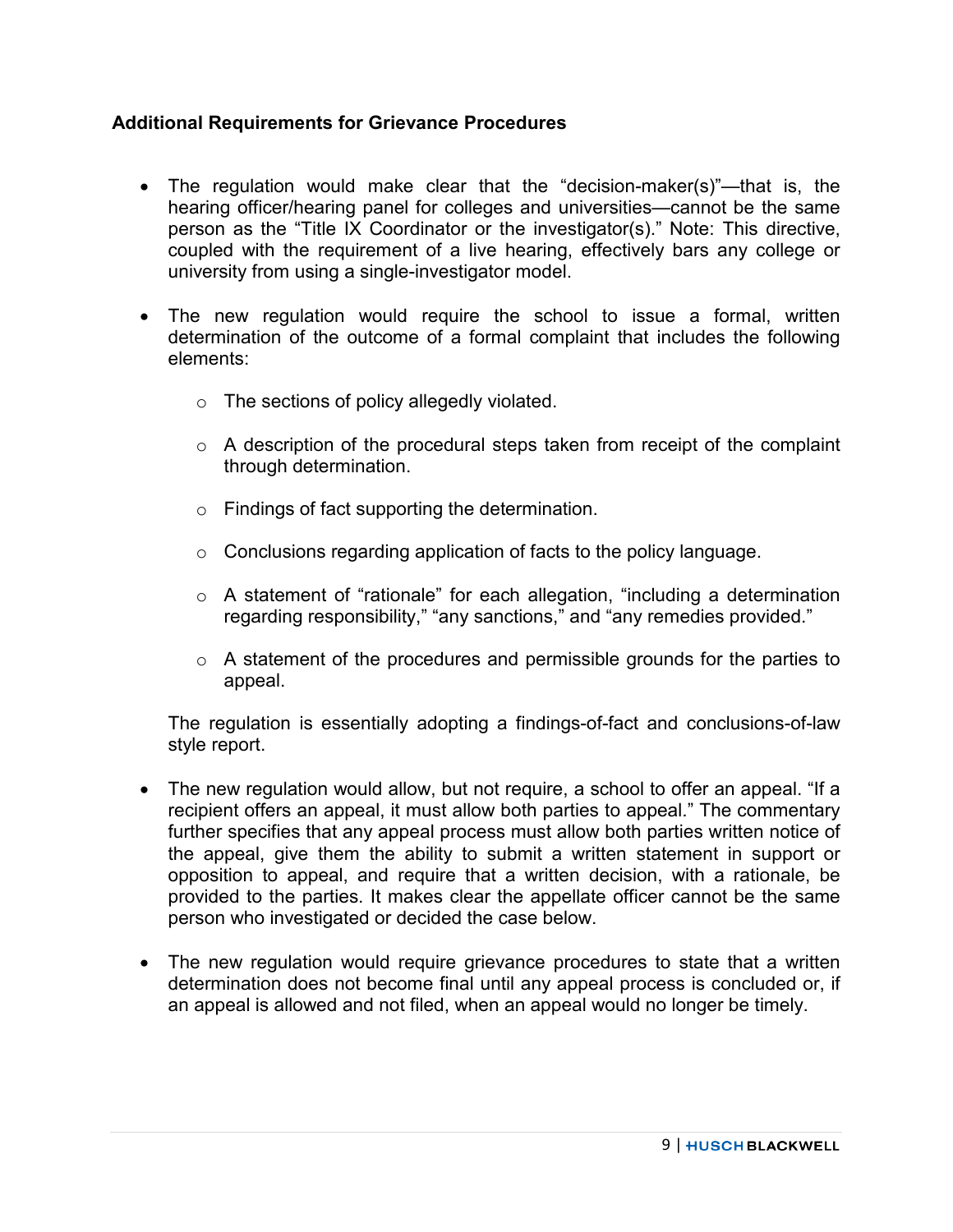- The new regulation would explicitly address informal resolution and permit it "at any time prior to reaching a determination regarding responsibility." Informal resolution may include "mediation" but can only be used with the parties' written consent and after there is a written notice disclosing:
	- o The allegations.
	- o The requirements of the informal resolution process including the circumstances under which a party can result in a formal complaint.
	- o Any consequences from participating in informal resolution, including records that may be maintained or shared.

#### **Recordkeeping**

- The new regulation would require a school to maintain for a period of at least three years, and make available to the parties on request records of:
	- $\circ$  The investigation, including determination, sanction, and remedies.
	- o The appeal and results therefrom.
	- $\circ$  The informal resolution, if any.
	- o All materials used to train investigators, adjudicators, and coordinators with regard to sexual harassment.
- The regulation would also require a school to maintain, for three years, records of non-formal complaints and supportive measures that were taken in response to them.

#### **Retaliation**

• The new regulation would make clear that it is not retaliation for a school to take disciplinary action against a person who makes a bad faith complaint or who knowingly provides false information during the investigation or adjudication.

#### **OCR Remedies**

• The new regulation will make clear that OCR cannot require a school to pay damages to the complainant as a remedy for an OCR complaint.

#### **Constitutional Protections**

• The new regulation would include a provision specifying that Title IX does not require a school to "restrict any rights that are protected from governmental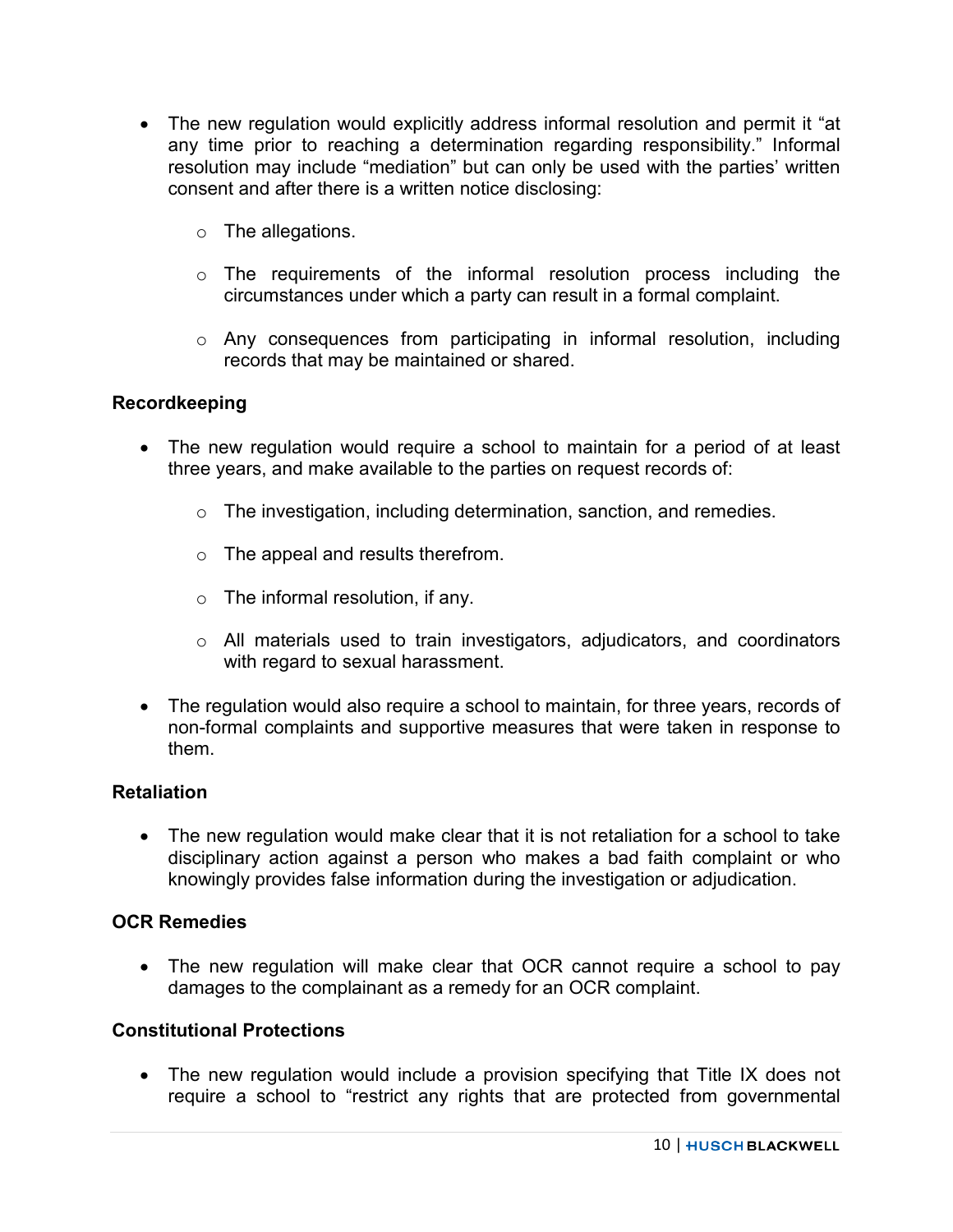action by the First Amendment of the U.S. Constitution; deprive an individual of rights that would otherwise be protected from governmental action under the Due Process Clause of the Fifth and Fourteenth Amendments; or restrict any other rights guaranteed against governmental action by the U.S. Constitution." The commentary makes clear that "under the Title IX regulations, recipients including private recipients—are not obligated by Title IX to restrict speech or other behavior that the federal government could not restrict directly."

## **FERPA**

• The new regulation would explicitly state nothing in FERPA should be construed to preclude an institution's obligations under Title IX, including the obligations in the new proposed regulation.

## **Title VII**

• The regulation would make clear that nothing in the Title IX regulation is intended to "diminish, restrict, or lessen any rights an employee may have against his or her school under Title VII."

## **Non-Discrimination Notice/Title IX Coordinator Notice**

- There are several technical changes to the notice of non-discrimination and how it is published. The regulation would require the policy on the institution's website and in relevant handbooks and catalogs.
- The new regulation would specify that the policy and grievance procedures required by Title IX apply to all students and employees in the United States.

## **Religious Exemption**

• The new regulation would make clear that the statutory exemption for religious institutions contained in 20 U.S.C. § 1681(a)(3) is self-executing and a school need not notify OCR in advance of its claimed exemption, although it may do so in order to seek assurance of its exemption. The proposed regulation would permit an institution to assert a religious objection during the pendency of an OCR investigation.

## **Specific Requests for Comment**

Although interested persons are permitted 60 days to comment on any aspect of the proposed regulations, the notice solicits feedback on a number of specific topics, including as relevant to higher education:

• Whether any parts of the proposed rule would prove unworkable in the context of sexual harassment of employees.